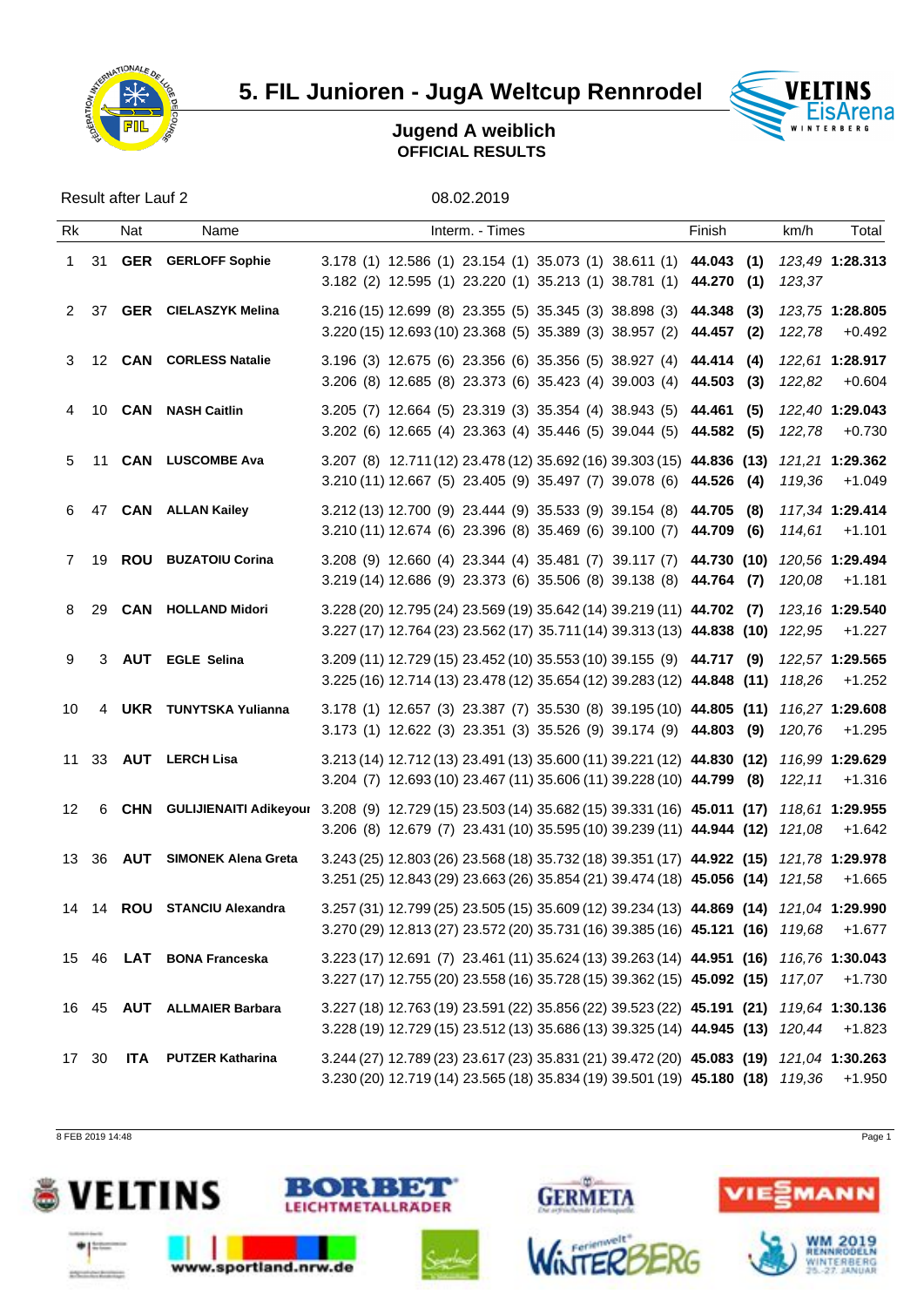

**5. FIL Junioren - JugA Weltcup Rennrodel WELTINS** 



### **Jugend A weiblich OFFICIAL RESULTS**

Result after Lauf 2 08.02.2019

| Rk |                | Nat | Name                       | Interm. - Times                                                                                                                                                                                              | Finish | km/h | Total  |
|----|----------------|-----|----------------------------|--------------------------------------------------------------------------------------------------------------------------------------------------------------------------------------------------------------|--------|------|--------|
| 18 | $\mathbf{1}$   |     | <b>LAT</b> MASKALE Justine | 3.218 (16) 12.702 (10) 23.395 (8) 35.455 (6) 39.064 (6) 44.643 (6) 121,37 1:30.477<br>3.232 (23) 12.750 (19) 23.517 (14) 35.907 (23) 39.785 (31) 45.834 (31) 110,15 +2.164                                   |        |      |        |
| 19 | $\overline{7}$ |     | <b>CHN</b> CAI Xin         | 3.197 (4) 12.707 (11) 23.541 (17) 35.788 (19) 39.453 (19) 45.140 (20) 119,72 1:30.541<br>3.206 (8) 12.732 (16) 23.570 (19) 35.833 (18) 39.515 (20) 45.401 (20) 118,49 +2.228                                 |        |      |        |
|    |                |     | 20 41 RUS OLESIK Daria     | 3.227 (18) 12.742 (17) 23.628 (24) 35.928 (24) 39.575 (23) 45.427 (27) 121,08 1:30.572<br>3.231 (22) 12.758 (21) 23.648 (25) 35.891 (22) 39.515 (20) 45.145 (17) 122,11                                      |        |      | +2.259 |
|    |                |     | 21 43 SWE KOHALA Tove      | 3.209 (11) 12.747 (18) 23.646 (27) 35.960 (26) 39.649 (26) 45.372 (24) 119,36 1:30.637<br>3.188 (3) 12.705 (12) 23.538 (15) 35.795 (17) 39.456 (17) 45.265 (19) 119,28 +2.324                                |        |      |        |
|    |                |     |                            | 22 13 ITA FALKENSTEINER Nadia 3.232 (21) 12.775 (21) 23.528 (16) 35.709 (17) 39.358 (18) 45.043 (18) 120,00 1:30.678<br>3.212 (13) 12.744 (17) 23.616 (22) 35.941 (24) 39.632 (23) 45.635 (28) 119,48 +2.365 |        |      |        |
|    | 23 21          |     |                            | ROU VASILE Valentina-Andre 3.239 (23) 12.765 (20) 23.572 (20) 35.811 (20) 39.490 (21) 45.199 (22) 119,80 1:30.683<br>3.255 (26) 12.808 (26) 23.668 (27) 36.002 (26) 39.710 (25) 45.484 (22) 118,49           |        |      | +2.370 |
|    |                |     | 24 18 NOR TANGNES Varil    | 3.262 (33) 12.879 (33) 23.763 (32) 36.092 (34) 39.770 (33) 45.476 (28) 119,88 1:30.904<br>3.277 (33) 12.844 (30) 23.750 (32) 36.059 (30) 39.727 (26) 45.428 (21) 120,00                                      |        |      | +2.591 |
|    |                |     | 25 15 LAT KALUMA Zane      | 3.240 (24) 12.844 (30) 23.713 (30) 36.027 (30) 39.718 (28) 45.482 (29) 118,81 1:30.998<br>3.255 (26) 12.847 (31) 23.716 (29) 36.039 (27) 39.741 (27) 45.516 (23) 118,96 +2.685                               |        |      |        |
| 26 | 9              |     | <b>CZE</b> CEZIKOVA Anna   | 3.245 (28) 12.804 (27) 23.628 (24) 35.895 (23) 39.605 (24) 45.375 (25) 112,71 1:31.072<br>3.271 (31) 12.936 (34) 23.820 (34) 36.163 (33) 39.877 (32) 45.697 (29) 118,73                                      |        |      | +2.759 |
|    |                |     | 27 23 ROU ZAGREAN Bianca   | 3.327 (37) 12.887 (35) 23.715 (31) 36.011 (28) 39.722 (30) 45.566 (31) 118,69 1:31.125<br>3.351 (40) 12.893 (33) 23.727 (31) 36.043 (28) 39.741 (27) 45.559 (26) 119,36 +2.812                               |        |      |        |
|    |                |     | 28 17 CZE VEJDELKOVA Anna  | 3.232 (21) 12.785 (22) 23.637 (26) 36.025 (29) 39.766 (32) 45.657 (33) 116,61 1:31.208<br>3.230 (20) 12.758 (21) 23.627 (23) 35.959 (25) 39.682 (24) 45.551 (25) 117,64 +2.895                               |        |      |        |
|    |                |     | 29 22 POL KARAS Patrycja   | 3.203 (6) 12.721 (14) 23.579 (21) 35.994 (27) 39.716 (27) 45.698 (34) 112,74 1:31.286<br>3.201 (5) 12.746 (18) 23.640 (24) 36.048 (29) 39.776 (30) 45.588 (27) 113,10 +2.973                                 |        |      |        |
|    |                |     | 30 16 POL BRYK Anna        | 3.260 (32) 12.865 (31) 23.773 (33) 36.128 (35) 39.832 (34) 45.585 (32) 118,73 1:31.458<br>3.273 (32) 12.950 (36) 23.972 (38) 36.398 (37) 40.105 (37) 45.873 (32) 118,96 +3.145                               |        |      |        |
|    |                |     | 31 2 BUL MARINOVA Detelina | 3.330 (38) 12.927 (36) 23.804 (36) 36.087 (32) 39.764 (31) 45.512 (30) 120,20 1:31.618<br>3.325 (38) 13.114 (40) 24.178 (40) 36.623 (39) 40.312 (39) 46.106 (35) 119,40 +3.305                               |        |      |        |
|    |                |     |                            | 32 44 SWE HJELM SÖDERBERG Ka 3.319 (36) 12.989 (40) 24.021 (38) 36.377 (37) 40.082 (37) 45.946 (37) 118,92 1:31.708<br>3.304 (36) 12.944 (35) 23.874 (35) 36.242 (35) 39.956 (34) 45.762 (30) 118,92 +3.395  |        |      |        |
| 33 |                |     | 8 SVK PAVLIKOVA Andrea     | 3.243 (25) 12.812 (29) 23.683 (29) 36.087 (32) 39.852 (35) 45.791 (35) 116,88 1:31.747<br>3.257 (28) 12.799 (25) 23.690 (28) 36.153 (32) 39.940 (33) 45.956 (33) 115,60 +3.434                               |        |      |        |
|    |                |     | 34 25 NZL COX Ella         | 3.353 (39) 12.964 (39) 23.796 (35) 36.054 (31) 39.720 (29) 45.417 (26) 120,40 1:31.857<br>3.330 (39) 13.436 (44) 24.571 (44) 37.003 (42) 40.694 (41) 46.440 (38) 119,68 +3.544                               |        |      |        |

8 FEB 2019 14:48 Page 2

delignation of products





www.sportland.nrw.de